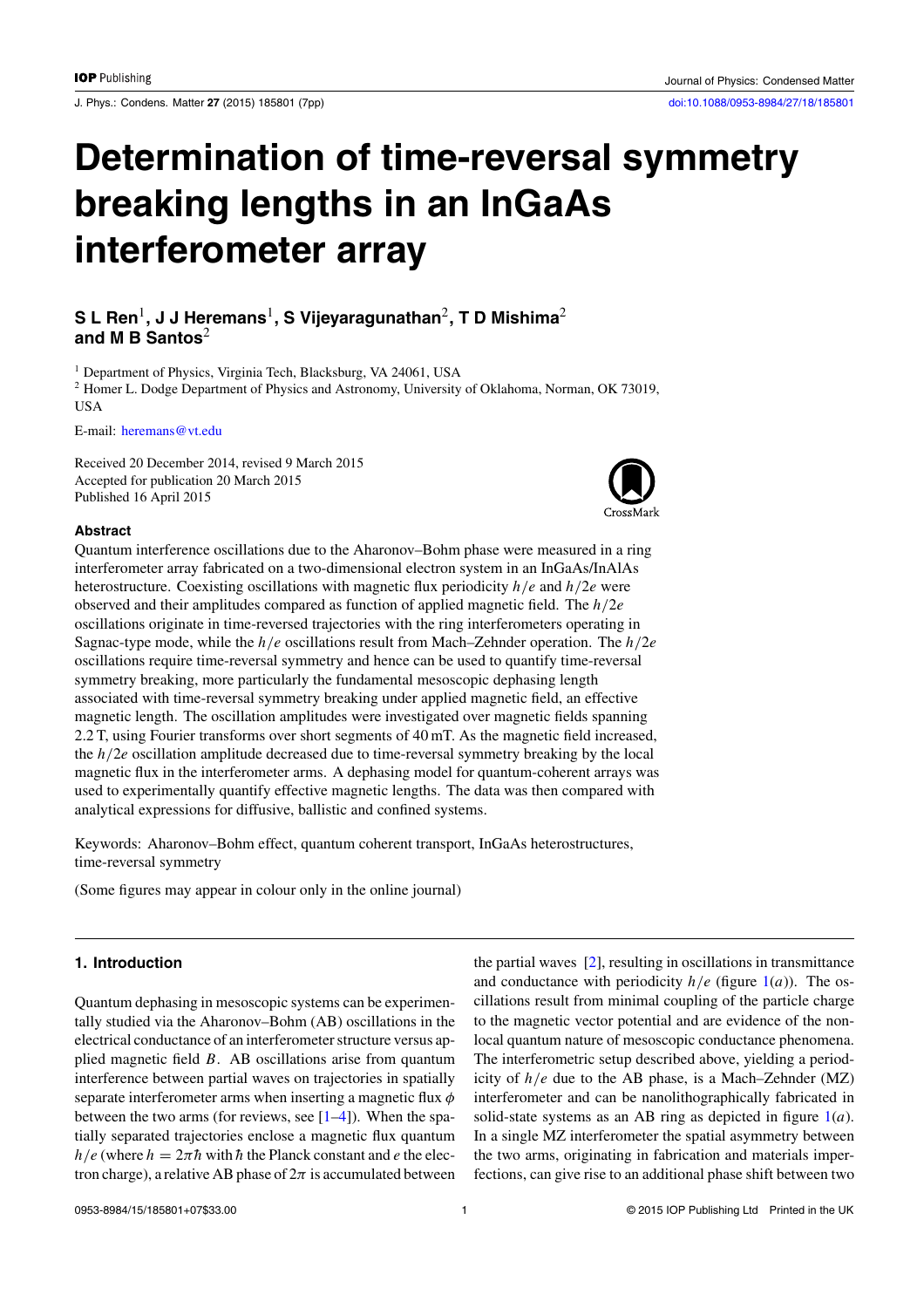<span id="page-1-0"></span>

**Figure 1.** (*a*) Mach–Zehnder (MZ) interferometer, based on trajectories in spatially separate arms. (*b*) Sagnac-type (ST) interferometer, based on exact time-reversed trajectories (for clarity, trajectories are shown spatially non-overlapping).

partial waves if each samples only one arm [\[4–6\]](#page-5-0). Hence if a finite number of MZ interferometers are concatenated, ensemble averaging will diminish the measured conductance oscillation amplitude  $[7-12]$ . Yet, trajectories through the interferometer arms exist which are immune to such spatial asymmetry, namely exact time-reversed trajectories which probe both interferometers arms in a time-reversed scattering sequence (figure  $1(b)$ ). Via the AB phase the time-reversed trajectories give rise to Altshuler–Aronov–Spivak (AAS) conductance oscillations and these survive ensemble averaging over a network of interferometers [\[4,](#page-5-0) [7,](#page-5-0) [13–16\]](#page-6-0). Interference phenomena relying on time-reversed trajectories are typical of Sagnac-type (ST) interferometers (figure 1(*b*)). The AAS oscillations, induced by the AB phase but relying on time-reversal symmetry, appear with a periodicity in  $\phi$  of  $h/2e$  since they enclose the flux twice. In the same mesoscopic ring geometries (figure 1), the AB phase thus induces both MZ interferometric oscillations relying on spatial symmetry and with periodicity *h/e* and ST interferometric oscillations, which we for this work define as relying on time-reversal symmetry and showing periodicity *h/*2*e* (AAS oscillations). In large arrays of interferometers, ensemble averaging and spatial asymmetry will lead to dominance of the  $h/2e$  AAS oscillations over the MZ oscillations. Yet AAS oscillations require time-reversal symmetry, broken by *B*. If magnetic flux penetrates the interferometer arms (which we will refer to as local  $\phi$ ), rather than only the space between interferometer arms (non-local  $\phi$ ), then time-reversal symmetry in the arms will be broken and the AAS oscillation amplitude will decay [\[4,](#page-5-0) [8,](#page-5-0) [13,](#page-6-0) [16–18\]](#page-6-0). Typical experiments are performed by applying a uniform *B*, resulting in both local and non-local  $\phi$  and hence an AAS amplitude diminishing with  $|B|$  is observed. This decay of the AAS quantum interference phenomenon is akin to the disappearance of the quantum corrections of weak-localization and anti-localization with increasing |*B*|. In contrast MZ oscillations relying on spatial symmetry, nominally survive to high *B*. In MZ interference, rather than a decay of the amplitude, a modulation of the amplitude approximately periodic in the local  $\phi$  is observed [\[19\]](#page-6-0).

At low temperatures *T* in solid-state systems, other causes also contribute to reduction of oscillation amplitudes, such as decoherence by fluctuations in the electromagnetic background (Nyquist decoherence) [\[18,](#page-6-0) [20–22\]](#page-6-0), by particle leakage from the quantum system (dwell-time-limited decoherence) [\[18,](#page-6-0) [23\]](#page-6-0) and by energy smearing from excitation exceeding the Thouless energy [\[19\]](#page-6-0). These mechanisms lead to irreversible dephasing, referred to as decoherence [\[24\]](#page-6-0) and determine the phase coherence length  $L_{\phi}$ , defined as the distance electrons travel before their quantum phase is randomized by inelastic scattering processes. The characteristic length over which time-reversed partial waves dephase in *B* due to the accumulated AB phase is a magnetic length  $L_B$ , which can be estimated from the quantum interference effects of the AB phase. In an unconfined system, a closed trajectory will accumulate a unity quantum phase if the trajectory encloses a magnetic flux  $\hbar/e$ . Defining the area enclosed by the trajectory as  $L_B^2$ , we find  $L_B = l_m \equiv \sqrt{\hbar/(eB)}$ .  $L_B$  is the characteristic length for breaking of timereversal symmetry and enters in expressions of decoherence analogously to  $L_{\phi}$ . The corresponding decoherence and dephasing rates (inverse times) can be added according to Matthiessen's rule [\[17,](#page-6-0) [25,](#page-6-0) [26\]](#page-6-0). In a diffusive approach, *Lφ* and  $L_B$  are related to the phase coherence time  $\tau_\phi$  and magnetic dephasing time  $\tau_B$  respectively by  $L_{\phi,B} = \sqrt{D \tau_{\phi,B}}$ , where *D* is the diffusion coefficient. The effective coherence length  $L<sub>C</sub>$ combining both effects hence is obtained as

$$
L_{\rm C} = \left(L_{\phi}^{-2} + L_B^{-2}\right)^{-\frac{1}{2}}\tag{1}
$$

The expression  $L_B = \sqrt{\hbar/(eB)}$  only applies to unconfined systems and equation (1) supposes diffusive transport. Expressions for  $L_B$  have been derived extending the range of applicability to confined  $[25]$  and ballistic  $[27, 28]$  $[27, 28]$  $[27, 28]$ systems, as explained below. Yet, hitherto the expressions have not been put to a direct comparative experimental test. The work below demonstrates the applicability of the expressions for  $L_B$  to quantum transport at low  $T$  by using an array of mesoscopic interferometers in ST mode, sensitive to time-reversal symmetry breaking. The array is fabricated on a high-mobility InGaAs/InAlAs heterostructure and magnetotransport through the array is measured at fixed  $T = 0.4$  K, revealing AAS oscillations. A strong correlation between the Fourier amplitude of the AAS oscillations and a length  $L_B$  is observed. By fitting the Fourier amplitude of AAS oscillations, we experimentally derive values for the mesoscopic time-reversal symmetry breaking length  $L_B$  as function of *B*. The work further shows that MZ interference due to the AB phase, also observed in the interferometer array, is insensitive to time-reversal symmetry breaking. Due to spin– orbit interaction in the InGaAs/InAlAs heterostructure, a weak anti-localization (WAL) [\[14,](#page-6-0) [22,](#page-6-0) [26,](#page-6-0) [29,](#page-6-0) [30\]](#page-6-0) background in the magnetotransport is also observed, further discussed below.

#### **2. Experiments**

The device consists of a  $5 \times 5$  AB ring array, fabricated on an In<sub>0.64</sub>Ga<sub>0.36</sub>As/In<sub>0.45</sub>Al<sub>0.55</sub>As heterostructure using electronbeam lithography and inductively coupled plasma reactive ion etching (ICP-RIE). Figure  $2(a)$  $2(a)$  shows a scanning electron micrograph of the ring array, with 5 parallel necklaces each of 5 series-connected rings. The classical resistance of the array is thus equivalent to one ring. The heterostructure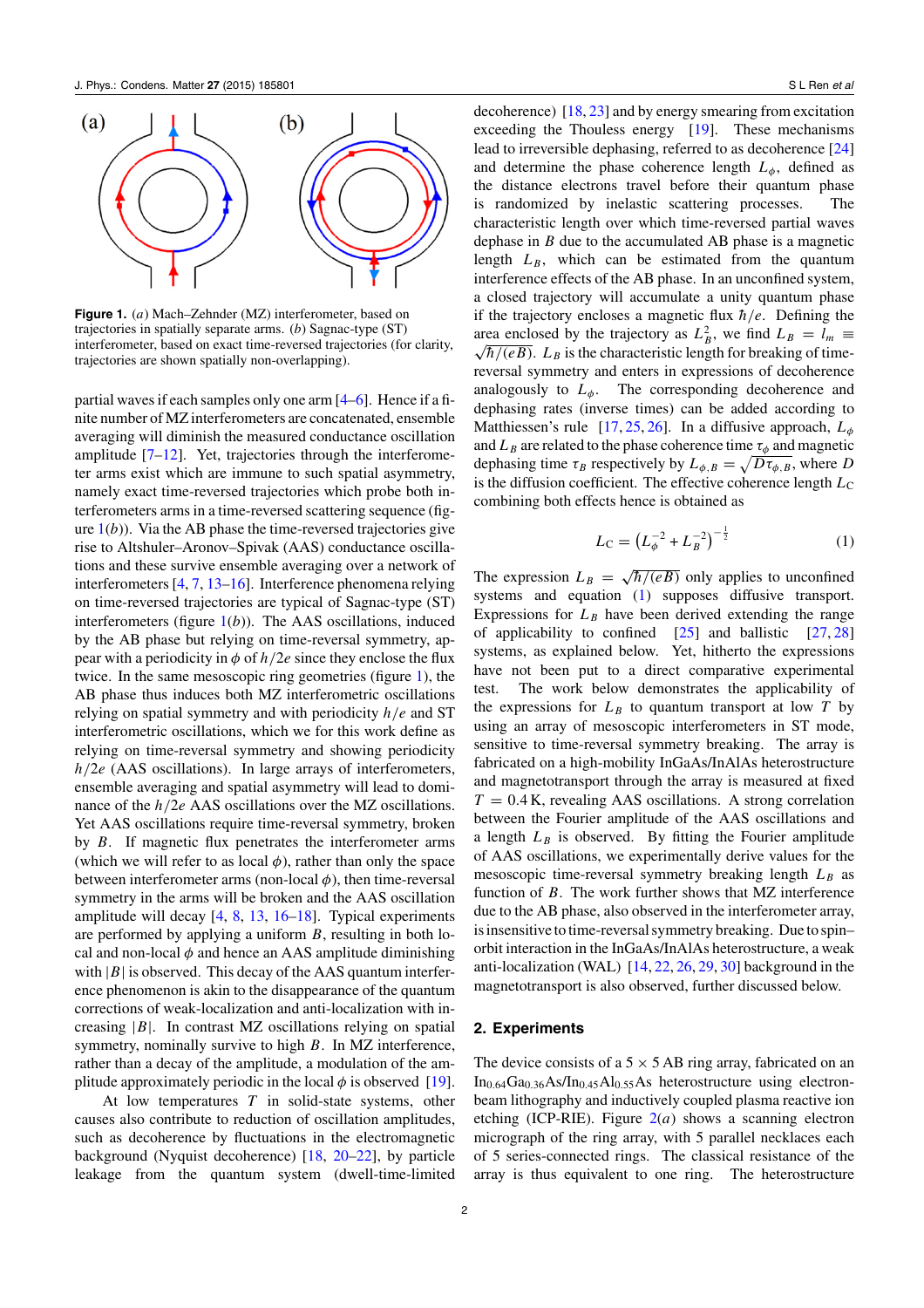<span id="page-2-0"></span>

**Figure 2.** (*a*) Micrograph of a representative  $5 \times 5$  ring array. Each ring has average radius 650 nm and lithographic arm width 300 nm. The separation between columns is  $2.2 \mu$ m. (*b*) Schematic four-terminal measurement setup.

contains a two-dimensional electron system (2DES) in a 10 nm wide In<sub>0.64</sub>Ga<sub>0.36</sub>As quantum well located 50 nm beneath the surface. The 2DES has areal density  $N_S = 1.1 \times 10^{12} \text{ cm}^{-2}$ calculated from Hall coefficient, yielding a Fermi wavelength  $\lambda_F = 24$  nm, has resistivity  $\rho_{2D} = 121 \Omega / \square$  at 0.4 K and mobility  $\mu = 4.7 \times 10^4 \text{ cm}^2 \text{ (Vs)}^{-1}$ . The 2DES state was modified by illuminating with an LED at low *T* , increasing  $N<sub>S</sub>$  while lowering  $\mu$ . While the transport properties vary between cooldowns, for the present experiments the resistance *R* of ring array is  $3400 \Omega$ , within 5% variability. The lithographic width of each ring arm is 300 nm and the rings have average radius  $r = 650 \text{ nm}$  (the central antidot has radius 500 nm). Due to a depletion layer, the effective Due to a depletion layer, the effective conducting width *w* of each arm will be smaller than 300 nm. The conducting width *w* can be estimated at  $w \approx 100 \text{ nm}$ from *R* and the resistance of structures peripheral to the array. The number of transport channels due to transverse quantization can be estimated as  $2w/\lambda_F \approx 8$ . The separate transport channels are expected to maintain the same phase for AAS oscillations, since their average locations in the interferometer arms coincide and since channel-dependent scattering phenomena leading to spatial asymmetry in the rings do not affect AAS oscillations which rely on time-reversal symmetry. Hence the AAS oscillation intensity, of interest in this work, is not expected to be sensitive to the number of transport channels. The mobility mean free path, limited by elastic momentum scattering processes, is defined as  $l_e = v_F \tau_e$ , where  $v_F$  is the Fermi velocity,  $\tau_e = \mu m^* e^{-1}$  is the momentum relaxation time derived from  $\mu$  and  $m^*$  represents the electron effective mass  $(0.035 m_e$  at the  $\Gamma$ -point in our system, with  $m<sub>e</sub>$  the free-electron mass). Accounting for non-parabolicity of the conduction band, the 2DES has  $l_e = 1.54 \,\mu \text{m}$ . Each ring thus operates in or near the ballistic regime, since *l*<sup>e</sup>



**Figure 3.**  $R(B)$  versus *B* measured on the array at  $T = 0.4$  K over two spans of 0.2 T. AAS and MZ oscillations ride on a magnetoresistance background dominated by WAL at low *B*. Panel (*a*) focuses on the region  $-0.1$  T  $< B < 0.1$  T, while panel (*b*) shifts to  $0 < B < 0.2$  T to emphasize the visibility of MZ oscillations.

approximately equals the MZ path length  $\pi r = 2.0 \mu m$  and ballistic, rather than diffusive, expressions are appropriate to describe the mesoscopic transport phenomena. From previous measurements in this heterostructure [\[19\]](#page-6-0), it is estimated that  $L_{\phi} = 3.0 \,\mu \text{m}$  at  $T = 0.4 \,\text{K}$ .

Magnetotransport through the ring array was measured using standard four-terminal low frequency lock-in techniques (figure  $2(b)$ ) at  $T = 0.4$  K under applied current of  $20$  nA and recorded as  $R(B)$ . *B* was applied normal to the plane of 2DES, varying from −2*.*3 T to 2.3 T in small step sizes to capture the AAS and MZ oscillations in *R(B)*. Data is depicted in figure  $3$ , as  $R(B)$  versus  $B$ . At uniformly applied *B*, the flux threading the ring is  $\phi(B) = B\pi r^2$ , allowing a prediction from lithographic sizes of the periodicity of *R(B)* in *B*. The MZ oscillations (periodicity in non-local  $\phi$  of  $h/e$ ) have expected periodicity  $\Delta B_{\text{MZ}}$  in *B* of 3.1 mT and the AAS oscillations (periodicity in non-local  $\phi$  of  $h/2e$ ) have expected ST periodicity  $\Delta B_{ST}$  of 1.56 mT.

### **3. Results and analysis**

As shown in figure  $3(a)$ , the array yields a strong WAL positive magnetoresistance background, on which interference oscillations ride. Both figures  $3(a)$  and (*b*) span 0.2 T, with figure 3(*a*) emphasizing the region *B*  $\sim$  0 and figure 3(*b*) extending the same data to  $0.2$  T. In figures  $3(a)$  and  $(b)$ strong oscillation signals are observed, as a superposition of AAS  $(h/2e)$  oscillations at low  $B < 5$  mT riding on the strong WAL background and MZ (*h/e*) oscillations prominent for  $B > 20$  mT. Fourier spectra (below) will bear out this identification. The WAL  $[14, 22, 26, 29, 30]$  $[14, 22, 26, 29, 30]$  $[14, 22, 26, 29, 30]$  $[14, 22, 26, 29, 30]$  $[14, 22, 26, 29, 30]$  $[14, 22, 26, 29, 30]$  $[14, 22, 26, 29, 30]$  $[14, 22, 26, 29, 30]$  $[14, 22, 26, 29, 30]$  background extends to  $B \approx 15$  mT. In the array, WAL is observed to yield a stronger positive magnetoresistance signal than in unconfined macroscopic regions of the same 2DES. The increased magnitude of the WAL magnetoresistance results from the confined geometry, as geometrical factors such as the conducting width of wire-like structures play a role in the magnitude and extent in *B* of WAL features [\[15,](#page-6-0) [31\]](#page-6-0). For the discussion below, we remove the magnetoresistance background to enhance the visibility of the low-*B* AAS oscillations. As further examples, figure  $4$  shows  $R(B)$  at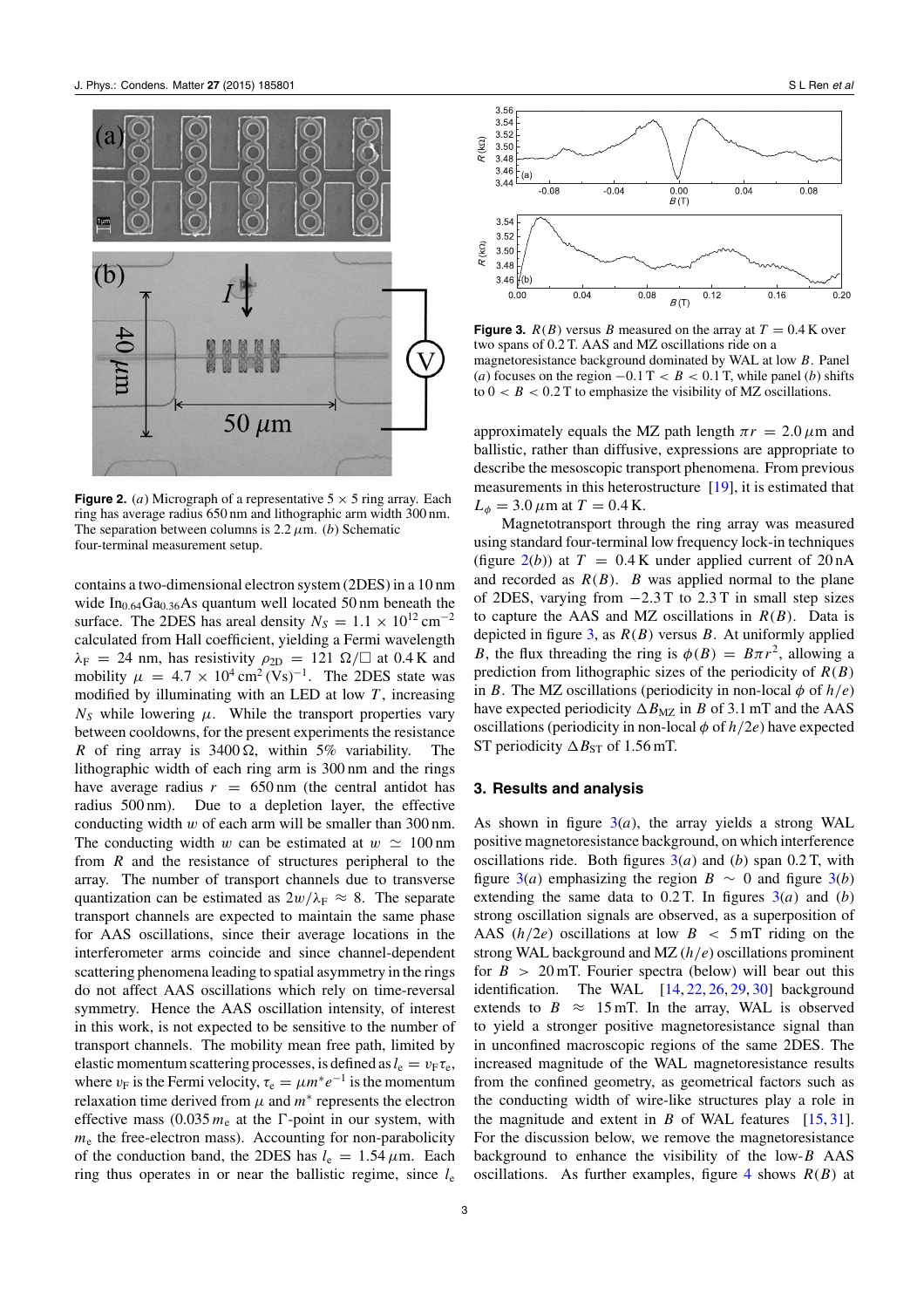<span id="page-3-0"></span>

**Figure 4.**  $R(B)$  versus *B* over two spans of 50 mT, centered on 0.865 T (*a*) and 1.825 T (*b*). Only MZ oscillations (periodicity  $h/e$ ) are visible at these higher *B*.



**Figure 5.** (*a*)  $R(B)$  versus *B* at low *B* spanning  $\pm 20$  mT; (*b*) After removing the WAL magnetoresistance background from (*a*), AAS and MZ oscillations clearly appear. (*c*) Fourier transform of the data in (*a*) with two maxima clearly marked out: the *h/e* maximum corresponding to MZ oscillations and the *h/*2*e* maximum corresponding to AAS oscillations.

higher *B* in spans of 50 mT, centered on 0.865 T and 1.825 T respectively. The average periodicity of the oscillations in figure 4 is 2.8 mT, demonstrating that the oscillations have periodicity in non-local *φ* of *h/e* and result from MZ interference. The experimental  $\Delta B_{\text{MZ}} = 2.8 \text{ mT}$  indeed differs by only 10% from the geometrically expected 3.1 mT. No component in *h/*2*e* appears in such higher *B* spans and ST operation is indeed expected to be suppressed at higher *B* due to breaking of time-reversal symmetry.

Figure  $5(a)$  focuses on  $R(B)$  versus *B* at low *B*, spanning  $\pm 20$  mT. Upon removal of the WAL background in figure 5(*b*), AAS oscillations clearly appear for *B <* 5 mT. The Fourier spectrum corresponding to figure 5(*b*) is contained in figure  $5(c)$ . In the spectrum, the MZ oscillations produce a maximum at  $1/B = 360 \text{ T}^{-1}$ , corresponding to periodicity  $\Delta B_{\text{MZ}} = 2.77 \text{ mT}$  and the AAS ST oscillations produce a maximum at  $1/B = 750 \text{ T}^{-1}$ , corresponding to periodicity  $\Delta B_{ST} = 1.33$  mT. The Fourier transform confirms that  $\Delta B_{ST} \approx \frac{1}{2} \Delta B_{MZ}$  and yields values close to geometrical expectations, hence corroborating the existence of MZ *h/e* and ST  $h/2e$  oscillations in the range  $\pm 20$  mT.

Figure [6](#page-4-0) depicts Fourier spectra illustrating the decay of AAS oscillations with increasing *B*, caused by timereversal symmetry breaking and quantitatively described by the shortening of  $L_B$  with increasing *B* in equation [\(1\)](#page-1-0). The Fourier spectra are all obtained over a span of 40 mT, so as to contain a sufficient number of oscillations. Figure  $6(a)$  $6(a)$  uses data centered at  $B = 0$  spanning  $-20$  mT to  $20$  mT, (*b*)  $20$  mT to 60 mT, (*c*) 60 mT to 100 mT, (*d*) 100 mT to 140 mT and (*e*) 140 mT to 180 mT, at which *B* the AAS oscillations have decayed. It is noticeable that whereas the AAS oscillation amplitude decays with increasing center*B*, the MZ oscillations maintain approximately constant amplitude. Figures 4(*a*) and (*b*) also demonstrate that MZ oscillations survive essentially unaffected at higher *B*. Figure  $7(a)$  $7(a)$  depicts the AAS  $(h/2e)$ Fourier amplitude versus *B* as obtained from figure [6.](#page-4-0) The ordinate contains the height of the *h/*2*e* Fourier component, while the abscissa corresponds to the center value of  $|B|$  of the Fourier transform spans. The first datapoint thus lies at  $B = 10$  mT and subsequent datapoints at  $40$  mT,  $80$  mT, 120 mT and 160 mT. Figure [7\(](#page-4-0)*a*) clearly shows the decay of the AAS oscillation amplitude with increasing *B*. We note that oscillations periodic in *h/*2*e* can in principle also occur as higher harmonics of MZ oscillations [\[19\]](#page-6-0). However, in ring arrays such MZ contribution will be small due to ensemble averaging. The observed decay with increasing *B* of the *h/*2*e* component also strongly favors its identification as an AAS ST contribution. Using the same method, figure [7\(](#page-4-0)*b*) depicts the height of the MZ (*h/e*) Fourier component versus *B* over a wider range of *B*, demonstrating that although the MZ oscillation amplitude varies due to local  $\phi$  [\[19\]](#page-6-0), no monotonic decay with increasing *B* is apparent. The differing behavior of the AAS and MZ oscillations originate in the different symmetries, respectively temporal and spatial, they are sensitive to.

The magnetic dephasing length  $L_B(B)$  assumes different forms depending on the relative values of  $l_m \equiv \sqrt{\hbar/(eB)}$ , *l*<sup>e</sup> and *w*. As mentioned, in an unconfined system without impediment to flux accumulation over a closed path and where necessarily  $l_m \ll w$  and  $l_e \ll w$ , we have the unconfined diffusive expression for  $L_B(B)$ 

$$
L_B = l_m \tag{2}
$$

Still in the diffusive regime  $(l_e \, \langle \, w \rangle)$  and with diffusive boundary scattering, yet in a narrow wire and at low *B* with  $l_m$  > w, such that boundary conditions at the wire edges modify the Landau level states, we have [\[25\]](#page-6-0)

$$
L_B = \sqrt{3}l_m^2/w \tag{3}
$$

In the diffusive regime but where  $l_m \simeq w$ , a crossover expression [\[32\]](#page-6-0) can be applied,

$$
L_B = \sqrt{l_m^2 + 3l_m^4/w^2}
$$
 (4)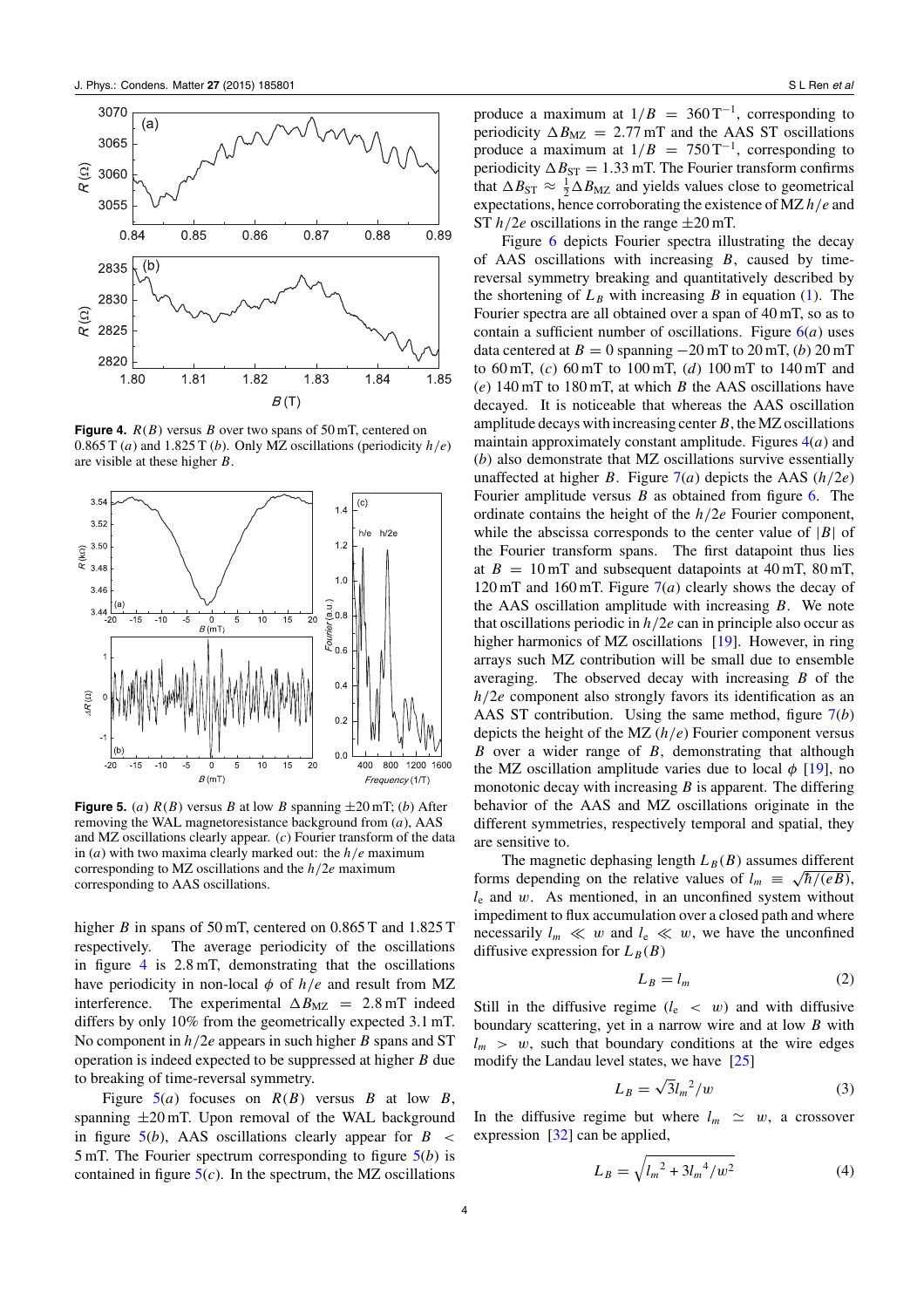<span id="page-4-0"></span>

**Figure 6.** Fourier spectra illustrating the decay of AAS (*h/*2*e*) oscillations and the survival of MZ (*h/e*) oscillations with increasing *B*. Fourier spectra use a 40 mT span, centered at 0 mT (*a*), 40 mT (*b*), 80 mT (*c*), 120 mT (*d*) and 160 mT (*e*).



**Figure 7.** Fourier component amplitudes (arbitrary units) versus *B* (*B*-values determined as explained in the text). (*a*) AAS (*h/*2*e*) Fourier component versus *B*, illustrating the decay of AAS oscillations with increasing *B*. (*b*) MZ (*h/e*) Fourier component versus *B*, illustrating the lack of monotonic decay of MZ oscillations with increasing *B*.

In the ballistic regime where  $l_e \geq w$  and at low *B* limited by  $l_m$  >  $\sqrt{wl_e}$ , we have an expression taking flux cancellation into account [\[27,](#page-6-0) [28\]](#page-6-0)

$$
L_B = l_m \sqrt{C_1 l_m^2 l_e / w^3}
$$
 (5)

Still in the ballistic regime ( $l_e \geqslant w$ ) and at intermediate *B* such that  $w < l_m < \sqrt{wl_e}$ , we have a crossover expression [\[27,](#page-6-0) [28\]](#page-6-0)

$$
L_B = l_m \sqrt{C_1 l_m^2 l_e / w^3 + C_2 l_e^2 / w^2}
$$
 (6)

 $C_1$  and  $C_2$  are numerical constants with values depending on whether the boundary scattering at wire edges is specular or diffusive. Specular boundary scattering is expected in wires fabricated from the In<sub>0.64</sub>Ga<sub>0.36</sub>As/In<sub>0.45</sub>Al<sub>0.55</sub>As heterostructure due to the presence of a depletion layer at the wire edge (for an example of diffusive boundary scattering, see [\[22\]](#page-6-0)). For specular boundary scattering in a 2DES,  $C_1 = 4.75$ and  $C_2 = 2.4$  [\[28\]](#page-6-0). The ring array, with  $w \approx 100$  nm and  $l_e = 1.54 \,\mu$ m, should satisfy the ballistic condition.

With knowledge of  $L_B(B)$  and  $L_\phi$ , equation [\(1\)](#page-1-0) provides the effective coherence length  $L<sub>C</sub>(B)$ . In order to determine which model (equations  $(2)$ –(6)) fits the experimental data best, we have to introduce a method to map the AAS oscillation amplitude to the coherence length  $L<sub>C</sub>$ . For a quantumcoherent interferometer array, an expression more complex than an exponential decay with characteristic length  $L<sub>C</sub>$  is appropriate  $[14]$ . From  $[15]$  we have isolated the oscillatory part of the resistance due quantum interference effects in transport through interferometer arrays and we find that the amplitude *A* of the AAS oscillations can be expressed as

$$
A = \alpha (L_{\rm C}/L)(1 - \tanh(L/L_{\rm C}))
$$
\n(7)

where  $\alpha$  is a prefactor and  $L = \pi r$ . At low *B*, we can assume  $L_B \gg L_\phi$ , such that  $L_C \approx L_\phi = 3 \,\mu \text{m}$ . We thus use the datapoint at the lowest  $B = 10$  mT in figure  $7(a)$  to calibrate *α* using  $L<sub>C</sub> = 3 \mu m$  in equation (7). For the remaining 4 field points, the value of  $L<sub>C</sub>(B)$  can then be obtained and hence the value of  $L_B(B)$  experimentally determined using equation [\(1\)](#page-1-0). The results are depicted in figure  $8$  as experimental data (the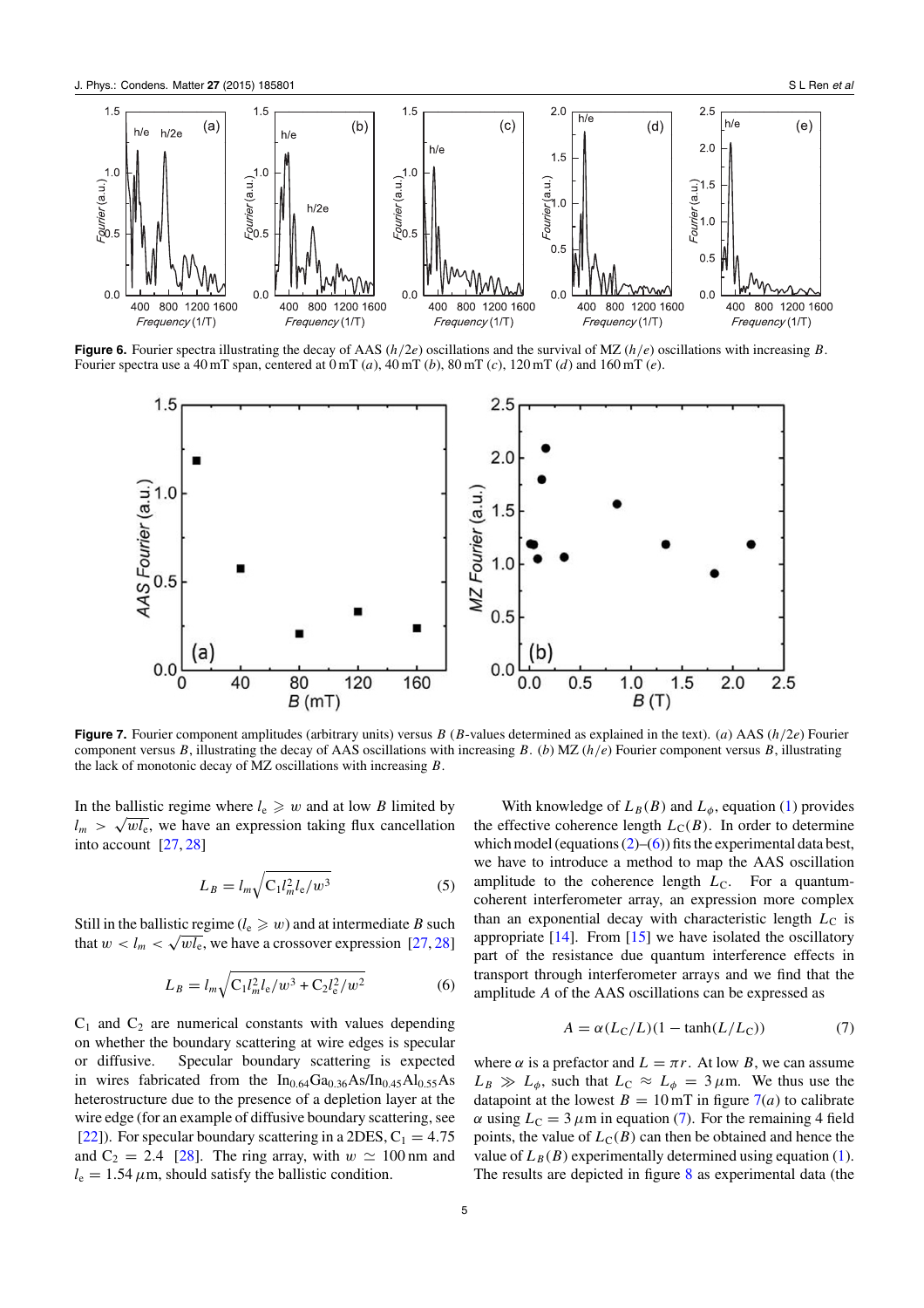<span id="page-5-0"></span>

**Figure 8.** Experimental data for  $L_B$  (black squares) and calculated curves for  $L_B$  according to (bottom to top curves) equations  $(2)$ –[\(6\)](#page-4-0) (curves for equations [\(3\)](#page-3-0) and [\(4\)](#page-3-0) mostly overlap for the present parameters and cannot be distinguished on the graph). The experimental data are extracted using figure  $7(a)$  $7(a)$  as explained in the text.

calibration point at  $B = 10$  mT lies off the graph since for this datapoint  $L_B$  is assumed very long; a guideline was used to connect this point to the remaining data). Figure 8 also plots values of  $L_B$  calculated from equations [\(2\)](#page-3-0)–[\(6\)](#page-4-0). The model described by equation [\(6\)](#page-4-0) provides the best match to the experimental values of  $L_B$ .

The result that the experimental data for  $L_B(B)$  follows equation [\(6\)](#page-4-0) is reasonable. The system is confined to a wire of width *w* and is in ballistic regime, with  $l_e > w$ . Hence equations  $(2)$ – $(4)$  are not expected to be suitable and the data indeed bears out this observation. The condition  $l_m > \sqrt{wl_e}$ for equation [\(5\)](#page-4-0) implies that  $B < 3.8$  mT. In figure 8, *B* exceeds 3.8 mT and hence equation [\(5\)](#page-4-0) is not expected to fit the data except at the lowest *B* where no independent data is available. Using the condition  $w < l_m < \sqrt{wl_e}$ , we obtain  $3.8 \text{ mT} < B < 66 \text{ mT}$ . The condition implies that equation [\(6\)](#page-4-0) is expected to match the data in this range of*B*. The experiment bears out that in fact equation [\(6\)](#page-4-0) provides a good description of  $L_B(B)$  not only in this range, but beyond  $B = 66$  mT. We also note that at the higher  $B$ ,  $C_1$  can be set to 0. However, since our data was obtained from −20 mT to 180 mT, a range that includes low *B*, the full crossover expression given by equation [\(6\)](#page-4-0) provides a prediction for  $L_B(B)$  valid over a wide range of *B* in our ballistic system.

A single ring in the array has a circumference  $\approx$ 4 $\mu$ m. We can thus expect that when  $L_B$  is smaller than this value, the AAS oscillation amplitude should decrease significantly. The data in figure  $8$  is consistent with this expectation, as the Fourier transform height of the AAS oscillations almost merges into the background for  $L_B \leq 3 \mu m$ . We note that an increase in AAS oscillation amplitude can be achieved by excluding the local  $\phi$  from the interferometer arms, although an experimental realization of this approach will prove challenging. Alternatively, narrowing *w* will yield a more practical avenue to increase the AAS oscillation amplitude, as in equations  $(3)$ – $(6)$   $L_B$  will lengthen with narrowing *w*. Insight in this relation follows from considering that if a closed path is constrained to *w* along a transverse direction in a wire, acquiring a given AB phase will require that the partial wave travel over  $\sim l_m^2/w$  in the longitudinal direction, which becomes the effective free length for AB phase accumulation, or hence the effective magnetic length and timereversal symmetry breaking length. The lengthening of  $L_B$ with narrowing *w* hence has a geometrical origin, in a delay of accumulated local  $\phi$  to higher *B*. The MZ oscillations are not similarly affected by the local *φ*, as the MZ interference does not rely on time-reversal symmetry and hence remains unaffected by  $L_B$ .

#### **4. Conclusions**

The mesoscopic dephasing length scale describing timereversal symmetry breaking due to local magnetic flux was measured using a ballistic interferometer array, fabricated on a two-dimensional electron system in an InGaAs/InAlAs heterostructure. The interferometer array showed both Mach–Zehnder operation, yielding a magnetoresistance with flux periodicity of *h/e* and Sagnac-type operation based on time-reversed paths, yielding a periodicity of *h/*2*e* (Altshuler–Aronov–Spivak oscillations). Fourier transforms over short magnetic field segments were used to quantify the oscillation amplitudes, confirming that the Mach– Zehnder mode of operation is unaffected by time-reversal symmetry breaking under an applied magnetic field, whereas Sagnac-type operation is erased by time-reversal symmetry breaking. Amplitudes were compared to predictions for *h/*2*e* oscillations in quantum-coherent interferometer arrays, allowing experimental determination of the dephasing lengths associated with time-reversal symmetry breaking, equivalent to effective magnetic lengths. An analytical expression for effective magnetic lengths in confined ballistic systems yielded the best fit to experimental values.

#### **Acknowledgments**

The work was supported by the US Department of Energy, Office of Basic Energy Sciences, Division of Materials Sciences and Engineering under award DOE DE-FG02- 08ER46532 (JJH) and by the National Science Foundation under award DMR-1207537 (MBS).

#### **References**

- [1] Aharonov Y and Bohm D 1959 *Phys. Rev.* **[115](http://dx.doi.org/10.1103/PhysRev.115.485)** 485
- [2] Washburn S and Webb R A 1986 *Adv. Phys.* **35** [375](http://dx.doi.org/10.1080/00018738600101921)
- [3] Oliaru S and Popescu I I 1985 *Rev. Mod. Phys.* **57** [339](http://dx.doi.org/10.1103/RevModPhys.57.339)
- [4] Aronov A G and Yu V S 1987 *Rev. Mod. Phys.* **59** [755](http://dx.doi.org/10.1103/RevModPhys.59.755)
- [5] Buttiker M 1986 *Phys. Rev. Lett.* **57** [1761](http://dx.doi.org/10.1103/PhysRevLett.57.1761)
- [6] Benoit A D *et al* 1986 *Phys. Rev. Lett.* **57** [1765](http://dx.doi.org/10.1103/PhysRevLett.57.1765)
- [7] Schopfer F *et al* 2007 *Phys. Rev. Lett.* **98** [026807](http://dx.doi.org/10.1103/PhysRevLett.98.026807)
- [8] Ferrier M *et al* 2004 *Phys. Rev. Lett.* **93** [246804](http://dx.doi.org/10.1103/PhysRevLett.93.246804)
- [9] Ludwig T and Mirlin A D 2004 *Phys. Rev.* B **69** [193306](http://dx.doi.org/10.1103/PhysRevB.69.193306)
- [10] Meijer F E *et al* 2004 *Phys. Rev.* B **69** [035308](http://dx.doi.org/10.1103/PhysRevB.69.035308)
- [11] Stone D A and Imry Y 1986 *Phys. Rev. Lett.* **56** [189](http://dx.doi.org/10.1103/PhysRevLett.56.189)
- [12] Umbach C P *et al* 1986 *Phys. Rev. Lett.* **56** [386](http://dx.doi.org/10.1103/PhysRevLett.56.386)